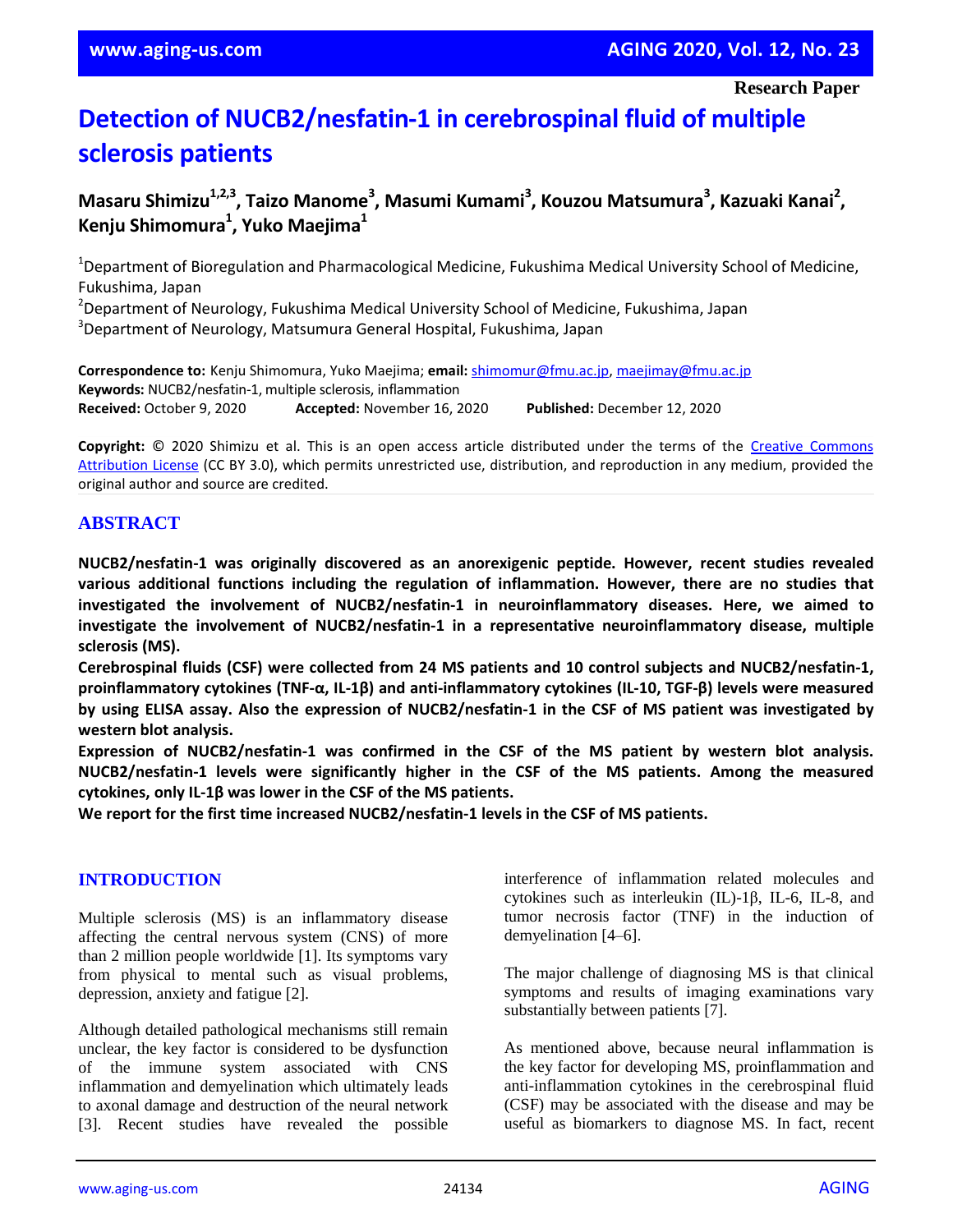studies reported the elevation of proinflammatory molecules in MS patients [4–6, 8].

On the other hand, nesfatin-1 is an 82-amino-acid peptide derived from NEFA/nucleobindin2 (NUCB2) which is expressed in both the peripheral and CNS [9]. NUCB2/nesfatin-1 was originally identified as an endogenous anorexigenic peptide but recent studies have indicated various additional functions aside from feeding regulation [9–16]. Among such newly discovered functions of NUCB2/nesfatin-1, some studies indicated possible involvement in antiinflammation mechanism [17–19].

In this study, we collected the CSF from MS patients and examined the level of NUCB2/nesfatin-1 together with proinflammatory and anti-inflammatory cytokines. Our present results may indicate the potentials of NUCB2/nesfatin-1 as a biomarker for diagnosing MS. Also, the results of inflammation related cytokine levels provide insight into the pathological mechanism and the involvement of inflammation in developing MS.

# **RESULTS**

#### **NUCB2/nesfatin-1 levels of CSF from MS patients**

The mean ages were  $43.2 \pm 1.8$  for the MS patients and  $36.5 \pm 5.1$  for the control subjects.

As shown in Figure 1 (above), expression of NUCB2/nesfatin-1 was confirmed in western blot analysis. The levels of NUCB2/nesfatin-1 were 38.2 and 138.3 pg/ml in the control subjects and MS patients, respectively.

Analysis of the CSF showed significantly higher levels of NUCB2/nesfatin-1 in the MS patients (Figure 1; p=0.02) than in the control subjects. Serum and CSF levels of NUCB2/nesfatin-1 had no significant correlations ( $r = -0.6$ ,  $P = 0.09$ ).

When comparing the levels of NUCB2/nesfatin-1 in control subjects, patients with primary progressive MS and relapsing remitting MS, average NUCB2/nesfatin-1 level was significantly higher in CSF of relapsing remitting MS patients (Figure 2). There were no differences in levels of NUCB2/nesfatin-1 among each phenotypes of MS (Clinically isolated syndrome, relapsing-remitting MS, Primary progressive MS, Secondary progressive MS).

There were 2 subjects under steroid pulse treatment when CSFs were collected (which were excluded from results shown in Figures 1, 2). These two subjects showed low levels of NUCB2/nesfatin-1 that were undetectable by the assay kit we have used in this study.

#### **Levels of proinflammatory cytokines in CSF of MS patients**

We have measured the levels of IL-1 $\beta$  and TNF $\alpha$  as proinflammatory cytokines in the CSF. TNFα levels



**Figure 1. NUCB2/nesfatin-1 in the CSF of the MS patients.**  The expression of NUCB2/nesfatin-1 in the CSF of MS patient confirmed by western blot analysis (above). The NUCB2/nesfatin-1 levels in the control (n=10) and MS patients (n=24).



**Figure 2. NUCB2/nesfatin-1 in the CSF of the control subjects, patients with primary progressive MS and relapsing remitting MS.**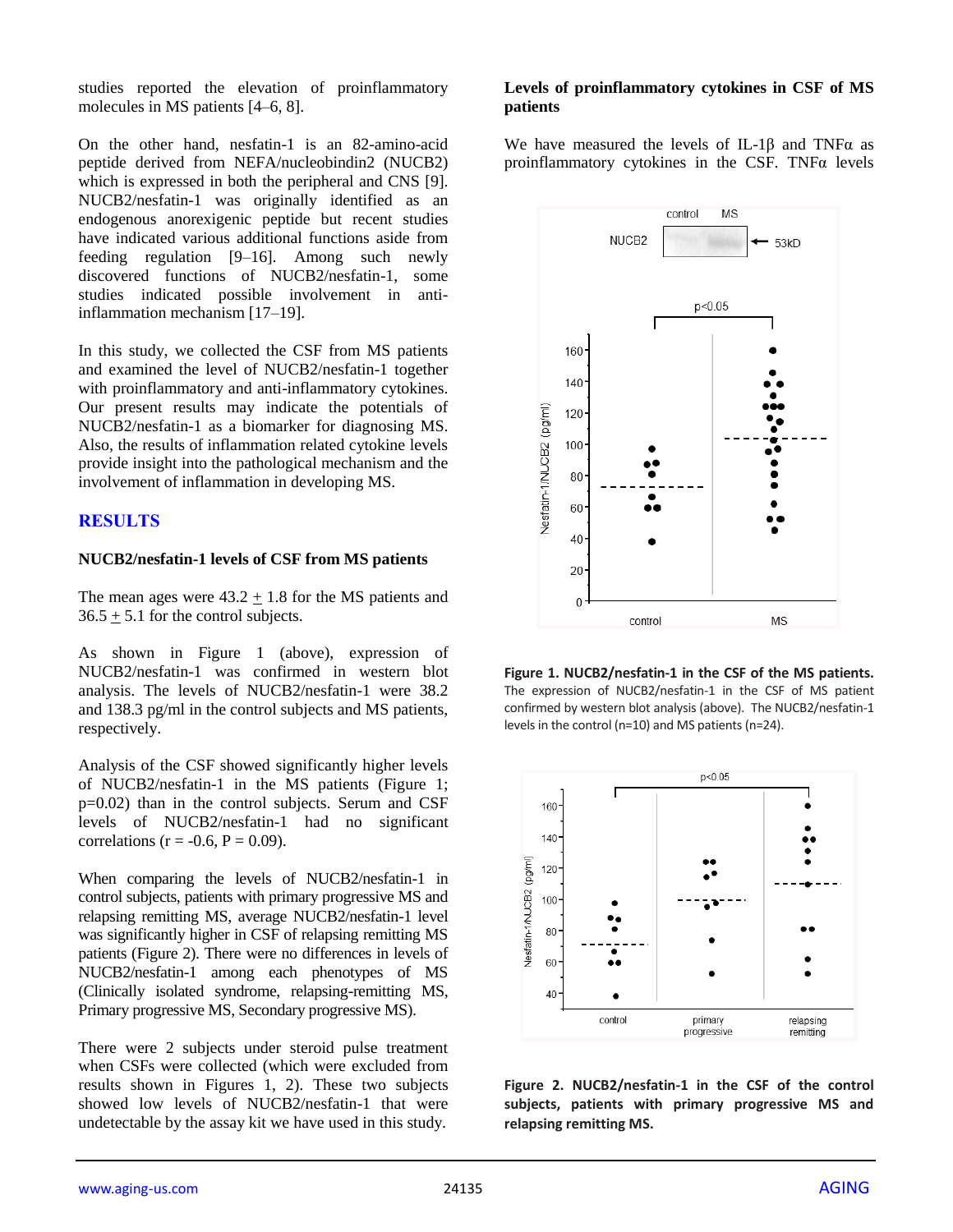were not significantly different between the MS patients and control subjects (Figure 3 above right). However, to our surprise, IL-1β level of the CSF from the MS patients was significantly lower than that of the control subjects (Figure. 3 above left).

#### **Levels of anti-inflammatory cytokines in CSF of MS patients**

We also measured the levels of IL-10 and TGF-β as anti-inflammatory cytokines in the CSF. Both IL-10 and TGF-β had no significant difference between the MS patients and control subjects (Figure 3 below).

#### **DISCUSSION**

In this study, we have shown increased NUCB2/nesfatin-1 level in the CSF of MS patients. Although the number of subjects is relatively small, to the best of our knowledge, this is the first study to evaluate NUCB2/nesfatin-1 levels in the CSF of human patients with neuroinflammatory disease.



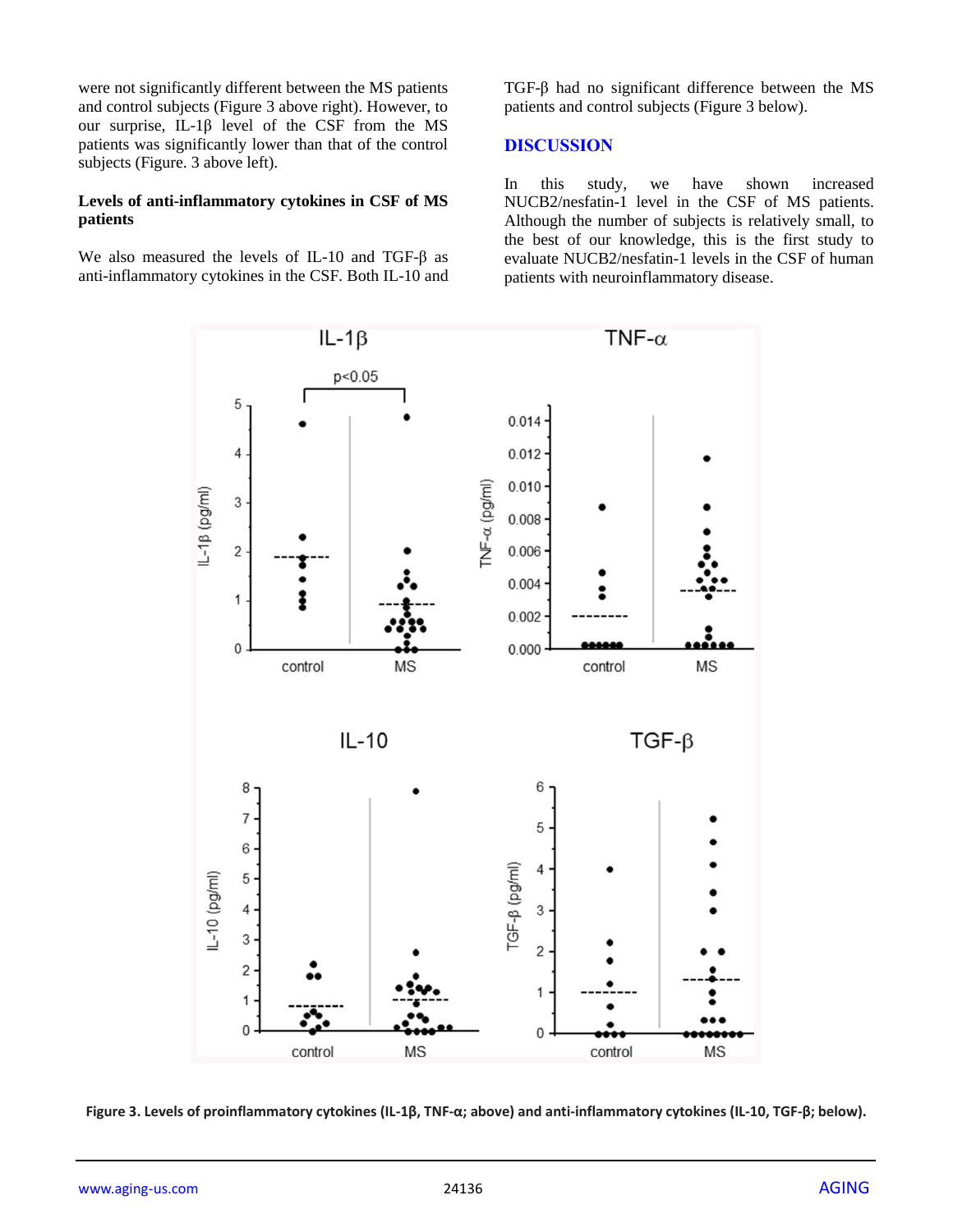It is considered that some form of immunological reaction may initiate neuroinflammation that ultimately leads to demyelination and neurodegeneration in the CNS [2, 20, 21]. Recently, many studies have been performed to evaluate the interference of inflammatory factors in the CSF of MS patients [4–6]. In these studies, proinflammatory conditions of the CSF were shown to be a critical factor that induces and maintains the disease. Proinflammatory cytokines such as IL-6 and IL-8 are reported to be related to long-term disease activity and progression of symptoms of MS [5]. It is thus obvious that existence of inflammation and inflammatory cytokines in the CSF are the key factors to understand the mechanism of developing MS.

NUCB2/nesfatin-1, which was originally discovered as an anorexigenic peptide is now considered to have various functions in both the CNS and peripheral tissues [9–16]. These new functions include regulations of blood pressure, glucose homeostasis and even cardiac performance [11–16]. In addition, regulation of inflammation by NUCB2/nesfatin-1 has been reported. Naseroleslami et al. reported that in cardiomyocytes NUCB2/nesfatin-1 attenuates myocardial infarction by reducing proinflammatory cytokines [17]. Also, Jiang et al. showed that NUCB2/nesfatin-1 can ameliorate osteoarthritis by suppressing inflammation [19]. These reports indicate the ability of NUCB2/nesfatin-1 to suppress inflammation. In the present study, we found that NUCB2/nesfatin-1 level in the CSF is increased in MS patients. The results showing NUCB2/nesfatin-1 level in the CSF of patients under steroid pulse treatment was undetectably low in assay kit we have used in this study, further support the involvement of NUCB2/nesfatin-1 on inflammation. Because exogenously applied NUCB2/nesfatin-1 is reported to suppress inflammation of post traumatic brain injury [22], increase of NUCB2/nesfatin-1 which was found in this study is likely to reflect the anti-inflammatory response rather than result of neuroinflammation itself. Further study is required to elucidate the detailed mechanism for the elevation of NUCB2/nesfatin-1 level in the CSF of MS patients.

To our surprise, a proinflammatory cytokine, IL-1β, was found to be significantly reduced in the CSF of MS patients. Because of ongoing inflammation in MS patients, the reduction of proinflammatory cytokine IL-1β was unexpected. In the past, Rossi et al. reported the detection of IL-1 $\beta$  in the CSF of MS patients only in the remission phase [4]. The present study analyzed CSF samples from both primary and remitted MS patients but IL-1β level was clearly and significantly reduced in both patients. This may be explained by the elevation of NUCB2/nesfatin-1 level in the CSF. Jiang et al. reported that NUCB2/nesfatin-1 can suppress IL-1β

induced inflammation [19]. Therefore NUCB2/nesfatin-1 and IL-1β levels may have some functional connection in the CSF of MS patients. Further study is required.

Up to present, diagnosis of MS is based on symptoms and brain images obtained from MRI. In addition, oligoclonal bands of IgG on electrophoresis of the CSF are an effective marker for its diagnosis [7]. There are reports of other possible CSF biomarkers to diagnose MS but discovery of a promising new biomarker is expected. As a limitation of this study, the number of participants of this study is small and further large scale investigation is required. However, our present data show for the first time that level of NUCB2/nesfatin-1 in CSF may have a potential to be an effective biomarker for diagnosis of MS.

# **MATERIALS AND METHODS**

# **MS patient samples**

CSF samples were collected from 24 MS patients (7 male and 17 female) admitted to the Department of Neurology in Matsumura General Hospital. As control, 10 CSF samples were collected from patients affected by non-inflammatory neurological diseases (patients with strong headache or conversion disorder: 4 males and 6 females). The study was approved by the ethics committee of Fukushima Medical University, School of Medicine and Matsumura General Hospital, according to the Declaration of Helsinki. All patients were provided written informed consent to this study. MS diagnosis was made according to 2017 McDonald Criteria for Diagnosis of Multiple Sclerosis, which is based on the combinations of clinical presentation and additional data (Table 1) [7].

# **Western blot analysis**

Twenty μl of CSF samples dissolved in 2 X SDS sample buffer was loaded onto a 10% polyacrylamide gel (156103, Bio-Rad, CA, USA). The samples were separated at 20 mA. Proteins were transferred from the gel onto a PVDF membrane at 118 mA for 60 min with transfer buffer. The membrane was washed several times with PBS containing 0.05% of Tween-20 (PBST) and blocked with 5% skim milk in PBST for 60 min at room temperature. Then the membrane was incubated with a rabbit polyclonal NUCB2 antibody (1:1000, N9414, Sigma-Aldrich, MO, USA) for overnight at 4° C. The antibody was diluted in blocking solution. The membrane was washed with PBST and incubated with HRP-conjugated secondary antibodies against rabbit IgG (1:1000, Vector Laboratories, CA, USA) for 60 min at room temperature. Then the membrane was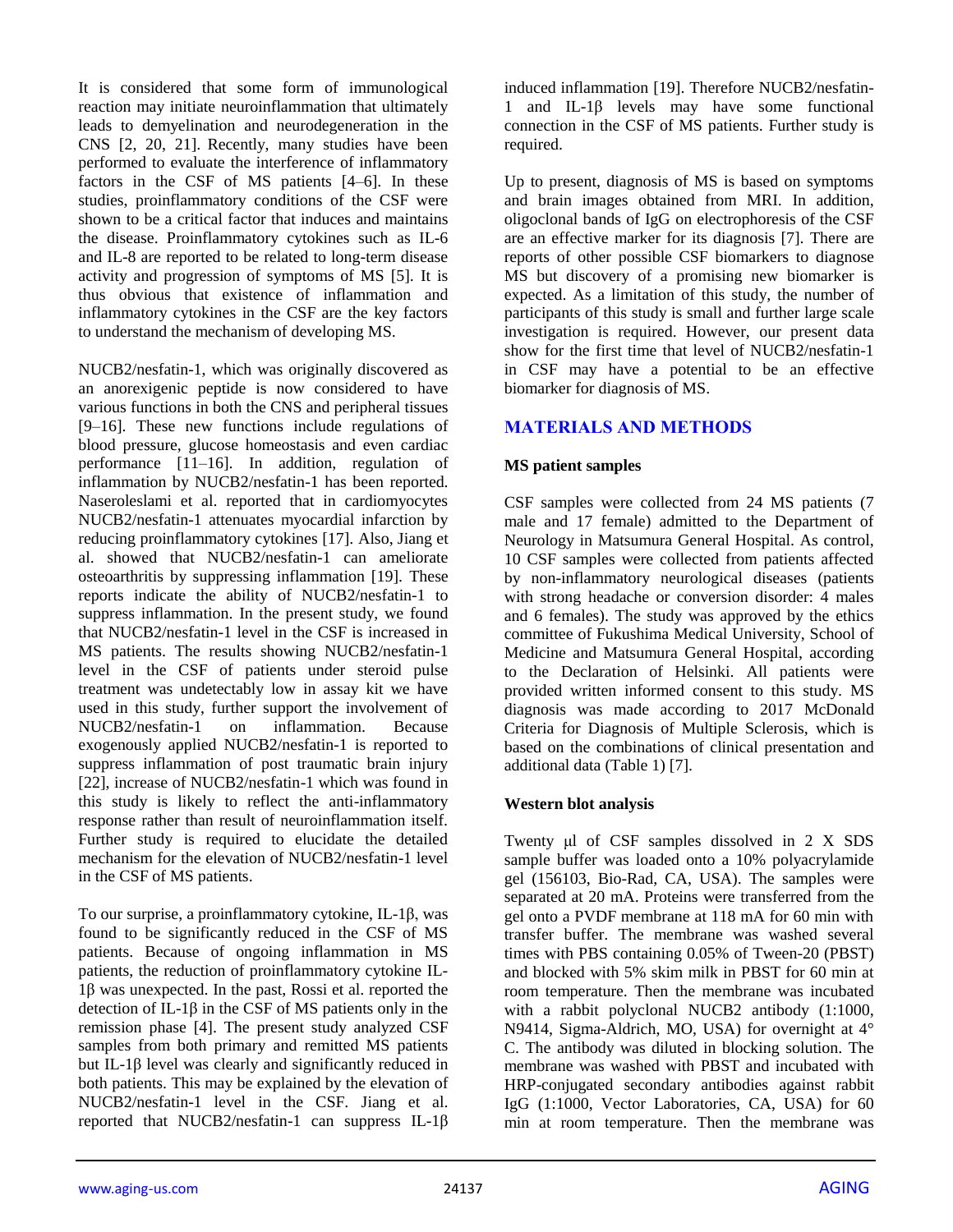| <b>Clinical presentation</b>                                             | Additional data needed for diagnosis                                                                                                                                                                                                                      |
|--------------------------------------------------------------------------|-----------------------------------------------------------------------------------------------------------------------------------------------------------------------------------------------------------------------------------------------------------|
| $\geq$ 2 clinical attacks and objective                                  | Disseminated in space (DIS): an additional attack implicating a different CNS site                                                                                                                                                                        |
| evidence of 1 lesion                                                     | OR by MRI ( $\geq$ new lessions on follow-up imaging both gadolinium-enhancing and<br>non-enhancing lesions on single MRI.)                                                                                                                               |
| 1 clinical attack and objective clinical<br>evidence of $\geq$ 2 lesions | Disseminated in time (DIT): an additional clinical attack implicating a different CNS<br>site OR by MRI ( $\geq$ 1 symptomatic or asymptomatic lesion in $\geq$ 2 areas including<br>cortical/juxtacortical, periventricular, infratentorial, or spinal.) |
|                                                                          | <b>OR</b>                                                                                                                                                                                                                                                 |
|                                                                          | CSF-specific oligoclonal bands                                                                                                                                                                                                                            |
| 1 clinical attack and objective                                          | DIS: an additional clinical attack implicating a different CNS site OR by MRI ( $\geq$ new                                                                                                                                                                |
| evidence of 1 lesion                                                     | lesions on follow-up imaging both gadolinium-enhancing and non-enhancing lesions                                                                                                                                                                          |
|                                                                          | on single MRI.)                                                                                                                                                                                                                                           |
|                                                                          | OR.                                                                                                                                                                                                                                                       |
|                                                                          | DIT:an additional clinical attack OR by MRI (21 symptomatic or asymptomatic lesion<br>in $\geq$ 2areas including cortical/juxtacortical, periventricular, infratentorial, or spinal.)                                                                     |
|                                                                          | <b>OR</b>                                                                                                                                                                                                                                                 |
|                                                                          | CSF-specific oligoclonal bands                                                                                                                                                                                                                            |

washed several times and peroxidase activity was detected.

#### **ELISA assay**

Levels of NUCB2/nesfatin-1 (Abcam, Cambridge, UK), IL-1β, TNFα, IL-10 and TGF-β (Biolegend, San Diego, CA, USA) in CSF and serum were measured by commercially available ELISA assay kit.

#### **Statistical analysis**

All data are presented as mean. Statistical analysis was made by student's *t*-test and one-way ANOVA followed by Tukey test for Figure 2. P<0.05 was considered significant.

# **AUTHOR CONTRIBUTIONS**

MS, TM, MK, KM diagnosed the patients and provided samples. MS, KS and YM performed assay and analysis. KS and YM supervised overall experiments, KK provided critical comments. MS, KK, KS and YM wrote the text.

# **ACKNOWLEDGMENTS**

The authors thank Ms Rie Ohashi of Fukushima Medical University for her technical support.

# **CONFLICTS OF INTEREST**

The authors declare that they have no conflicts of interest.

# **REFERENCES**

- 1. GBD 2016 Multiple Sclerosis Collaborators. Global, regional, and national burden of multiple sclerosis 1990-2016: a systematic analysis for the Global Burden of Disease Study 2016. Lancet Neurol. 2019; 18:269–85. [https://doi.org/10.1016/S1474-4422\(18\)30443-5](https://doi.org/10.1016/S1474-4422(18)30443-5) PMI[D:30679040](https://pubmed.ncbi.nlm.nih.gov/30679040)
- 2. Compston A, Coles A. Multiple sclerosis. Lancet. 2008; 372:1502–17. [https://doi.org/10.1016/S0140-6736\(08\)61620-7](https://doi.org/10.1016/S0140-6736(08)61620-7) PMI[D:18970977](https://pubmed.ncbi.nlm.nih.gov/18970977)
- 3. Nakahara J, Maeda M, Aiso S, Suzuki N. Current concepts in multiple sclerosis: autoimmunity versus oligodendrogliopathy. Clin Rev Allergy Immunol. 2012; 42:26–34.

<https://doi.org/10.1007/s12016-011-8287-6> PMI[D:22189514](https://pubmed.ncbi.nlm.nih.gov/22189514)

4. Rossi S, Studer V, Motta C, Germani G, Macchiarulo G, Buttari F, Mancino R, Castelli M, De Chiara V, Weiss S, Martino G, Furlan R, Centonze D. Cerebrospinal fluid detection of interleukin-1β in phase of remission predicts disease progression in multiple sclerosis. J Neuroinflammation. 2014; 11:32.

<https://doi.org/10.1186/1742-2094-11-32> PMI[D:24548694](https://pubmed.ncbi.nlm.nih.gov/24548694)

5. Stampanoni Bassi M, Iezzi E, Landi D, Monteleone F, Gilio L, Simonelli I, Musella A, Mandolesi G, De Vito F, Furlan R, Finardi A, Marfia GA, Centonze D, Buttari F. Delayed treatment of MS is associated with high CSF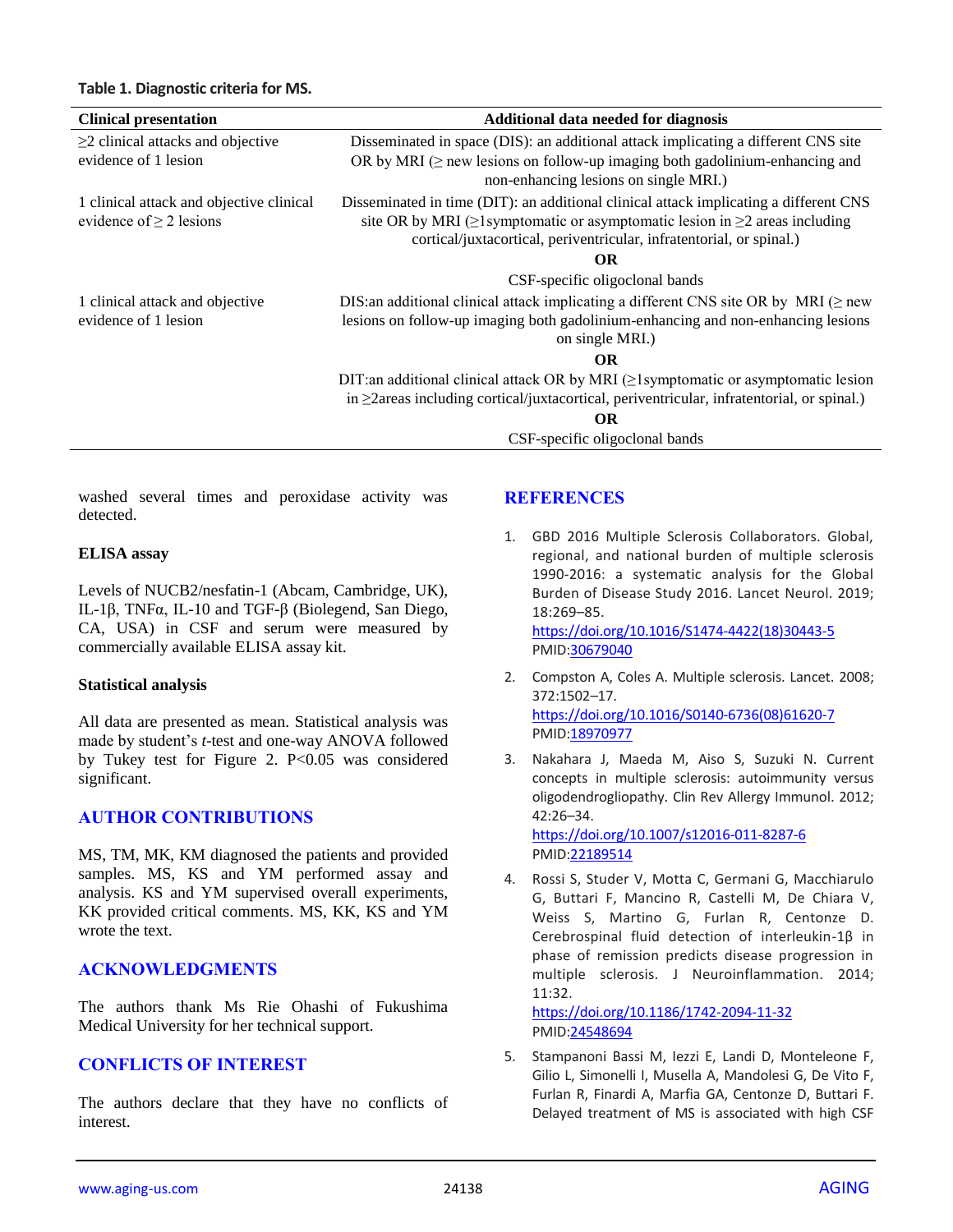levels of IL-6 and IL-8 and worse future disease course. J Neurol. 2018; 265:2540–47. <https://doi.org/10.1007/s00415-018-8994-5> PMID[:30167879](https://pubmed.ncbi.nlm.nih.gov/30167879)

6. Stelmasiak Z, Kozioł-Montewka M, Dobosz B, Rejdak K, Bartosik-Psujek H, Mitosek-Szewczyk K, Belniak-Legieć E. Interleukin-6 concentration in serum and cerebrospinal fluid in multiple sclerosis patients. Med Sci Monit. 2000; 6:1104–08.

PMID[:11208463](https://pubmed.ncbi.nlm.nih.gov/11208463)

- 7. Thompson AJ, Banwell BL, Barkhof F, Carroll WM, Coetzee T, Comi G, Correale J, Fazekas F, Filippi M, Freedman MS, Fujihara K, Galetta SL, Hartung HP, et al. Diagnosis of multiple sclerosis: 2017 revisions of the McDonald criteria. Lancet Neurol. 2018; 17:162–73. [https://doi.org/10.1016/S1474-4422\(17\)30470-2](https://doi.org/10.1016/S1474-4422(17)30470-2) PMID[:29275977](https://pubmed.ncbi.nlm.nih.gov/29275977)
- 8. Kimura A, Takemura M, Saito K, Serrero G, Yoshikura N, Hayashi Y, Inuzuka T. Increased cerebrospinal fluid progranulin correlates with interleukin-6 in the acute phase of neuromyelitis optica spectrum disorder. J Neuroimmunol. 2017; 305:175–81. <https://doi.org/10.1016/j.jneuroim.2017.01.006> PMID[:28100408](https://pubmed.ncbi.nlm.nih.gov/28100408)
- 9. Oh-I S, Shimizu H, Satoh T, Okada S, Adachi S, Inoue K, Eguchi H, Yamamoto M, Imaki T, Hashimoto K, Tsuchiya T, Monden T, Horiguchi K, et al. Identification of nesfatin-1 as a satiety molecule in the hypothalamus. Nature. 2006; 443:709–12. <https://doi.org/10.1038/nature05162> PMID[:17036007](https://pubmed.ncbi.nlm.nih.gov/17036007)
- 10. Maejima Y, Sedbazar U, Suyama S, Kohno D, Onaka T, Takano E, Yoshida N, Koike M, Uchiyama Y, Fujiwara K, Yashiro T, Horvath TL, Dietrich MO, et al. Nesfatin-1 regulated oxytocinergic signaling in the paraventricular nucleus causes anorexia through a leptin-independent melanocortin pathway. Cell Metab. 2009; 10:355–65. <https://doi.org/10.1016/j.cmet.2009.09.002> PMID[:19883614](https://pubmed.ncbi.nlm.nih.gov/19883614)
- 11. Yoshida N, Maejima Y, Sedbazar U, Ando A, Kurita H, Damdindorj B, Takano E, Gantulga D, Iwasaki Y, Kurashina T, Onaka T, Dezaki K, Nakata M, et al. Stressor-responsive central nesfatin-1 activates corticotropin-releasing hormone, noradrenaline and serotonin neurons and evokes hypothalamic-pituitaryadrenal axis. Aging (Albany NY). 2010; 2:775–84. <https://doi.org/10.18632/aging.100207> PMID[:20966530](https://pubmed.ncbi.nlm.nih.gov/20966530)
- 12. Yamawaki H, Takahashi M, Mukohda M, Morita T, Okada M, Hara Y. A novel adipocytokine, nesfatin-1 modulates peripheral arterial contractility and blood pressure in rats. Biochem Biophys Res Commun. 2012; 418:676–81.

<https://doi.org/10.1016/j.bbrc.2012.01.076> PMI[D:22293188](https://pubmed.ncbi.nlm.nih.gov/22293188)

13. Özsavcí D, Erşahin M, Şener A, Özakpinar ÖB, Toklu HZ, Akakín D, Şener G, Yeğen BÇ. The novel function of nesfatin-1 as an anti-inflammatory and antiapoptotic peptide in subarachnoid hemorrhage-induced oxidative brain damage in rats. Neurosurgery. 2011; 68:1699–708. <https://doi.org/10.1227/NEU.0b013e318210f258>

PMI[D:21336215](https://pubmed.ncbi.nlm.nih.gov/21336215)

- 14. Aydin S. Multi-functional peptide hormone NUCB2/ nesfatin-1. Endocrine. 2013; 44:312–25. <https://doi.org/10.1007/s12020-013-9923-0> PMI[D:23526235](https://pubmed.ncbi.nlm.nih.gov/23526235)
- 15. Angelone T, Filice E, Pasqua T, Amodio N, Galluccio M, Montesanti G, Quintieri AM, Cerra MC. Nesfatin-1 as a novel cardiac peptide: identification, functional characterization, and protection against ischemia/reperfusion injury. Cell Mol Life Sci. 2013; 70:495–509. <https://doi.org/10.1007/s00018-012-1138-7>

PMI[D:22955491](https://pubmed.ncbi.nlm.nih.gov/22955491)

- 16. Maejima Y, Horita S, Kobayashi D, Aoki M, O'hashi R, Imai R, Sakamoto K, Mori M, Takasu K, Ogawa K, Takenoshita S, Zhao S, Hazama A, Shimomura K. Nesfatin-1 inhibits voltage gated  $K^+$  channels in pancreatic beta cells. Peptides. 2017; 95:10–15. <https://doi.org/10.1016/j.peptides.2017.07.001> PMI[D:28697955](https://pubmed.ncbi.nlm.nih.gov/28697955)
- 17. Naseroleslami M, Sharifi M, Rakhshan K, Mokhtari B, Aboutaleb N. Nesfatin-1 attenuates injury in a rat model of myocardial infarction by targeting autophagy, inflammation, and apoptosis. Arch Physiol Biochem. 2020; 1.

<https://doi.org/10.1080/13813455.2020.1802486> PMI[D:32762481](https://pubmed.ncbi.nlm.nih.gov/32762481)

- 18. Wang ZZ, Chen SC, Zou XB, Tian LL, Sui SH, Liu NZ. Nesfatin-1 alleviates acute lung injury through reducing inflammation and oxidative stress via the regulation of HMGB1. Eur Rev Med Pharmacol Sci. 2020; 24:5071–81. [https://doi.org/10.26355/eurrev\\_202005\\_21200](https://doi.org/10.26355/eurrev_202005_21200) PMI[D:32432771](https://pubmed.ncbi.nlm.nih.gov/32432771)
- 19. Jiang L, Xu K, Li J, Zhou X, Xu L, Wu Z, Ma C, Ran J, Hu P, Bao J, Wu L, Xiong Y. Nesfatin-1 suppresses interleukin-1β-induced inflammation, apoptosis, and cartilage matrix destruction in chondrocytes and ameliorates osteoarthritis in rats. Aging (Albany NY). 2020; 12:1760–77.

<https://doi.org/10.18632/aging.102711> PMI[D:32003758](https://pubmed.ncbi.nlm.nih.gov/32003758)

20. Lassmann H. Multiple sclerosis pathology. Cold Spring Harb Perspect Med. 2018; 8:a028936.